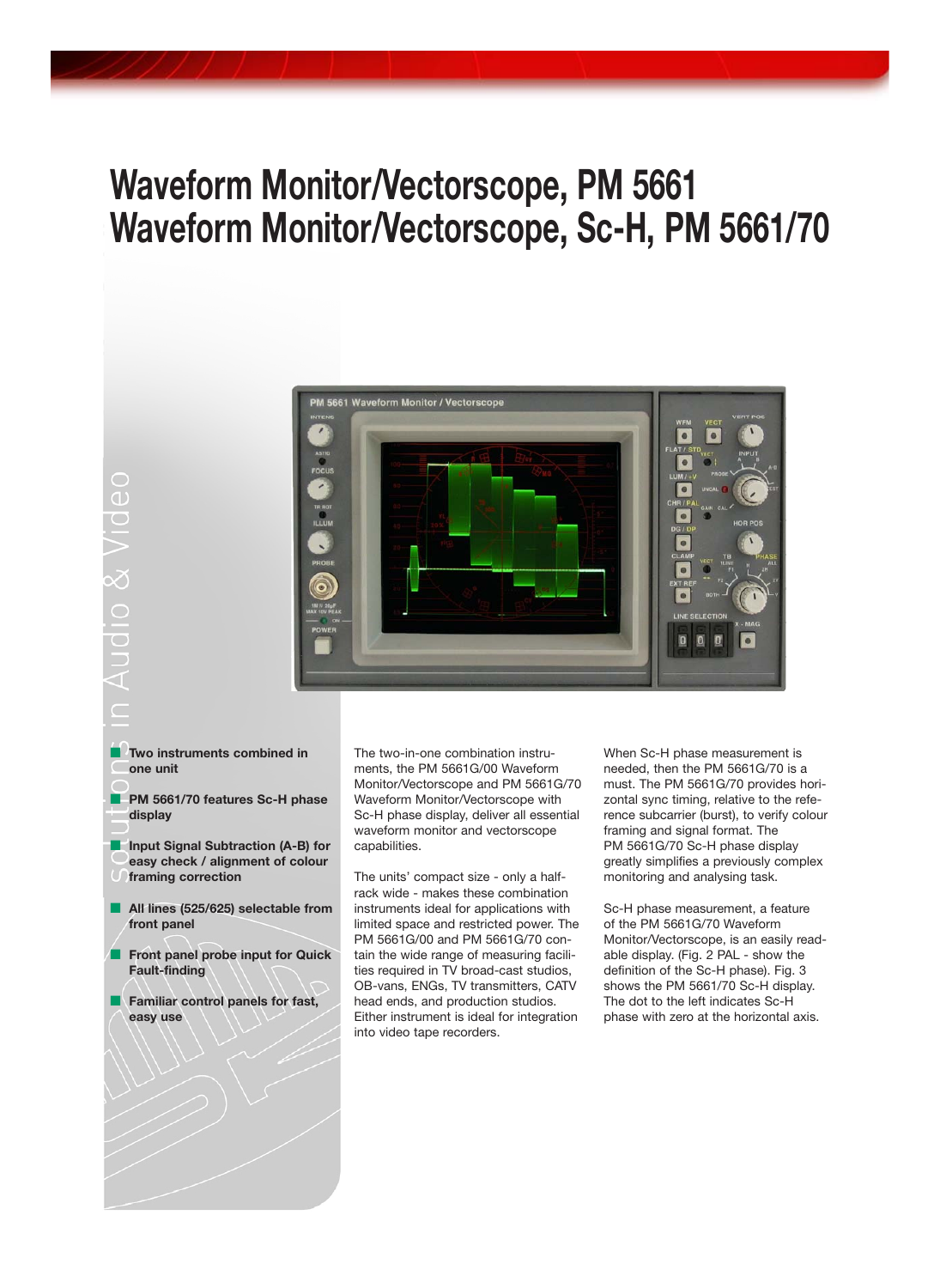#### **Brightest and Crispest Displays**

Every instrument in the PTV's range of waveform monitors and vectorscopes delivers the brightest, crispest displays available. Even single line and VITS (ITS) appear brighter and crisper than ever before in all measuring modes.

#### **Advanced Benefits**

The PM 5661G/00 and PM 5661G/70 includes a probe input on the front. This input gives together with a standard oscilloscope probe the possibility to use the instrument in advanced fault finding situation.

The PM 5661G/00 and PM 5661/70 displays have higher resolution, even for differential gain/phase. And with the highest frequency response available, the PM 5661G/00 and PM 5661G/70 give the optimum pulse response. The PM 5661G/00 and PM 5661G/70 user enjoys the option of selecting either fast or slow clamp.

This highly versatile 2-in-one combination unit also has internally selectable, alternating filters. A magnifier on all 7 time bases, even for single lines, gives the possibility to analyse signal spikes. The instrument is exceptional for allowing the user extremely easy access when adjusting astigmatism and trace rotation.

Although compact units, the PM 5661G/00 and PM 5661G/70 are not to be outdone in filling most users' monitoring and measuring needs, as evidenced by the instruments' display capabilities. And of course, as with all the PTV's Waveform monitors / Vectorscopes, this 2-in-one combination unit has a parallax free internal graticule.

#### **CRT**

The CRT gives problem-free single line display. The thumb-wheel switch on the front-panel enables selection of any line in the TV signal. The state-of-the-art technology used in these instruments delivers the highest bandwidth of all waveform monitors currently available. The units' bright display allow use even where light conditions are very high, e.g. on ENG/EFP productions.

#### **A minus B Display**

The A-B input facility in the PM 5661G/00 and PM 5661G/70 makes it simple to compare correct colour-framing of two gen-locked video signals. With this facility, the user can set both signals to the same timing, by adjusting until an S-shape appears at the leading edge of the sync-pulses and the burst vanishes. (See figs. 4 & 5).

#### **Line Selection of Single Line Display**

With the line selector (thumb-wheel on the front panel), the user can easily select every desired single line in the TV signal. The "TIME BASE" selector next to the line selector makes it simple to switch from one line in field 1 to the corresponding line in the second field. The user can see the part of the signal being worked on via a strobe pulse in the single display line on the "PIX" monitor output. Fig. 6 shows the single line display.

#### **Highest Frequency Response Available**

The ultra high frequency response in the PM 5661/00 PM 5661/70, up to 28 MHz - 3db, allows the user to measure pulse response even at as short a rise time as 50 nsec. This is very important when adjusting e.g. the VTRs or video amplifiers. For use with HDTV signals, the high resolution and the frequency response is a must and is available with the PTV standard range of waveform monitors and vectorscopes. (See figs. 7, 8 & 9.)

#### **Differential Gain/Phase Display**

The differential gain display on the PTV units produces a display far easier to see than is currently available on any similar instrument. An envelope detector is built-in to improve viewing of differential gain particularly with a single line display. (See figs. 10 & 11). The differential phase measuring facility is included in the PTV series of combi-Waveform monitors Vectorscopes. Fig. 12 illustrates how simple it is to read this parameter not only on full-field signals, but also on single lines.

#### **Probe Input at Front Panel**

The PM 5661G/00/PM 5661/70 probe input simplifies fault-finding because the video oscilloscope is built into the WFM. The sensitivity of the probe input is higher than that of normal loopedthrough inputs, yielding the same deflection on the screen with a standard 10:1 probe as the rear side inputs. This means 100 mV full screen sensitivity can be obtained with a 1:1 probe mounted.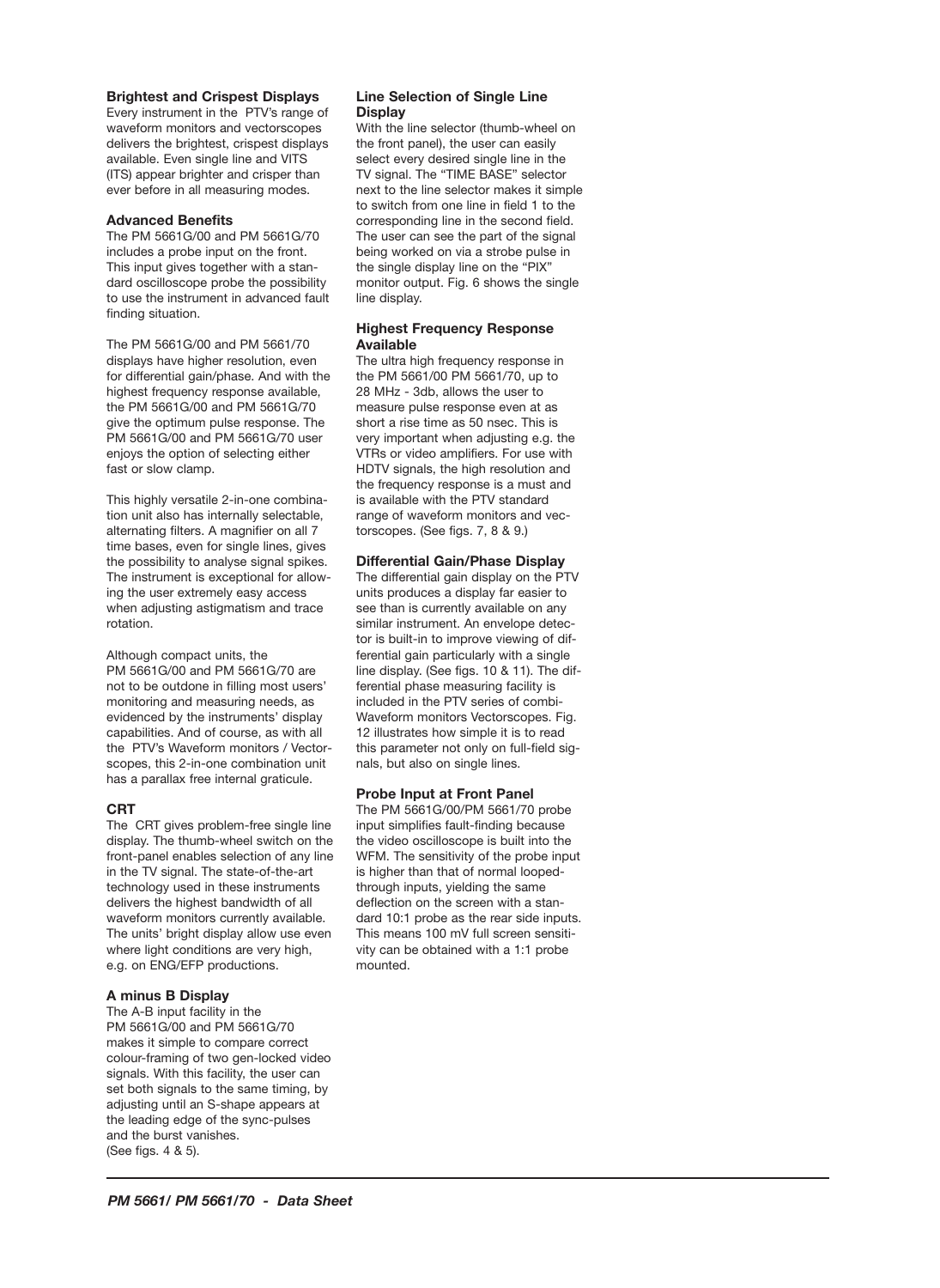

*Fig. 1. Graticule, PAL G version, PM 5661 and PM 5661/70*



*Fig. 2. The phase of the U component of the continuous subcarrier at the half amplitude of the leading edge of the sync pulse, in line 1 field 1 of the PAL signal*



*Fig. 5. Same as fig. 7, but with a time difference of 44 nsec. corresponding to 70° in Sc-H measurements*



*Fig. 3. Sc-H phase of a PAL signal measured in line 1 field 1*



*Fig. 6. The EBU in line 17 signal displayed as a single line display*

#### **Clamp Reference**

The clamp timing reference may be selected either from the displayed signal or from the timebase synchronization signal. This is very convenient when the instrument is used together with VTRs or when used with external sync on unlocked or very jittering signals.

#### **Input DC/AC Coupling**

The input may be either DC or AC coupled. The selection is done internally and is individual for the two channels.

#### **Parade Display RGB/YRGB**

The so-called parade display represents another type of deflection, displaying the three (or four) signals one after the other. This mode is suitable for aligning colour cameras, telecines, etc. The parade display requires an externally supplied staircase signal and an external switch box.

# **Product Data**

#### **Waveform Monitor Mode Vertical System**

#### **Inputs**

Directly from the PM 5661G/00/ PM 5661G/70 front panel, the user can select inputs A, B, and A-B

- Input impedance: high ohmic, 75 Ω looped through
- Return loss:  $> 40$  dB up to 15 MHz
- Max. input level: 2V peak-to-peak AC:+6V DC to -2V DC
- Gain difference between inputs A &  $B: < 1\%$  at 0.5 MHz & f<sub>SC</sub>
- Phase difference between inputs A & B:  $< 0.5^\circ$  at  $f_{SC}$
- Crosstalk between inputs A & B:  $<$  -60 dB at f<sub>SC</sub>
	- $<$  -50 dB at 7 MHz

● Connector type: BNC The user can select a front panel probe input via the input selector switch

- Input impedance: 1 MΩ, 20 pF
- Max. input level: 10V (DC +AC peak)

#### **Frequency Response**

- Flat: 50 kHz to 10 MHz, within  $±1\%$ . 10 MHz to 15 MHz  $\pm$  3%;
	- $f_{-3dB}$  > 28 MHz

#### **Filters**

The user can select filters directly from the front panel.

- Luminance attenuation: < 3 dB at 1 MHz,  $> 40$  dB at f<sub>SC</sub>
- Chrominance: -3 dB bandwidth:  $f_{SC}$  -800 kHz  $\pm$  100 kHz  $f_{SC}$  +800 kHz  $\pm$  100 kHz

With an internal jumper, the user can select alternate displays of flat and luminance response in LUM mode, overlay in H and V mode, parade in 2H and 2V mode





# **Clamp Selectable Slow/Fast, and on/off**

Clamp can be selected from the front panel. The available modes are: no clamp/slow clamp; no clamp/fast clamp; slow clamp/fast clamp. Slow clamp means the signal is clamped but it is so slow that hum goes through to the display. The configuration of these three modes is done internally in the instrument.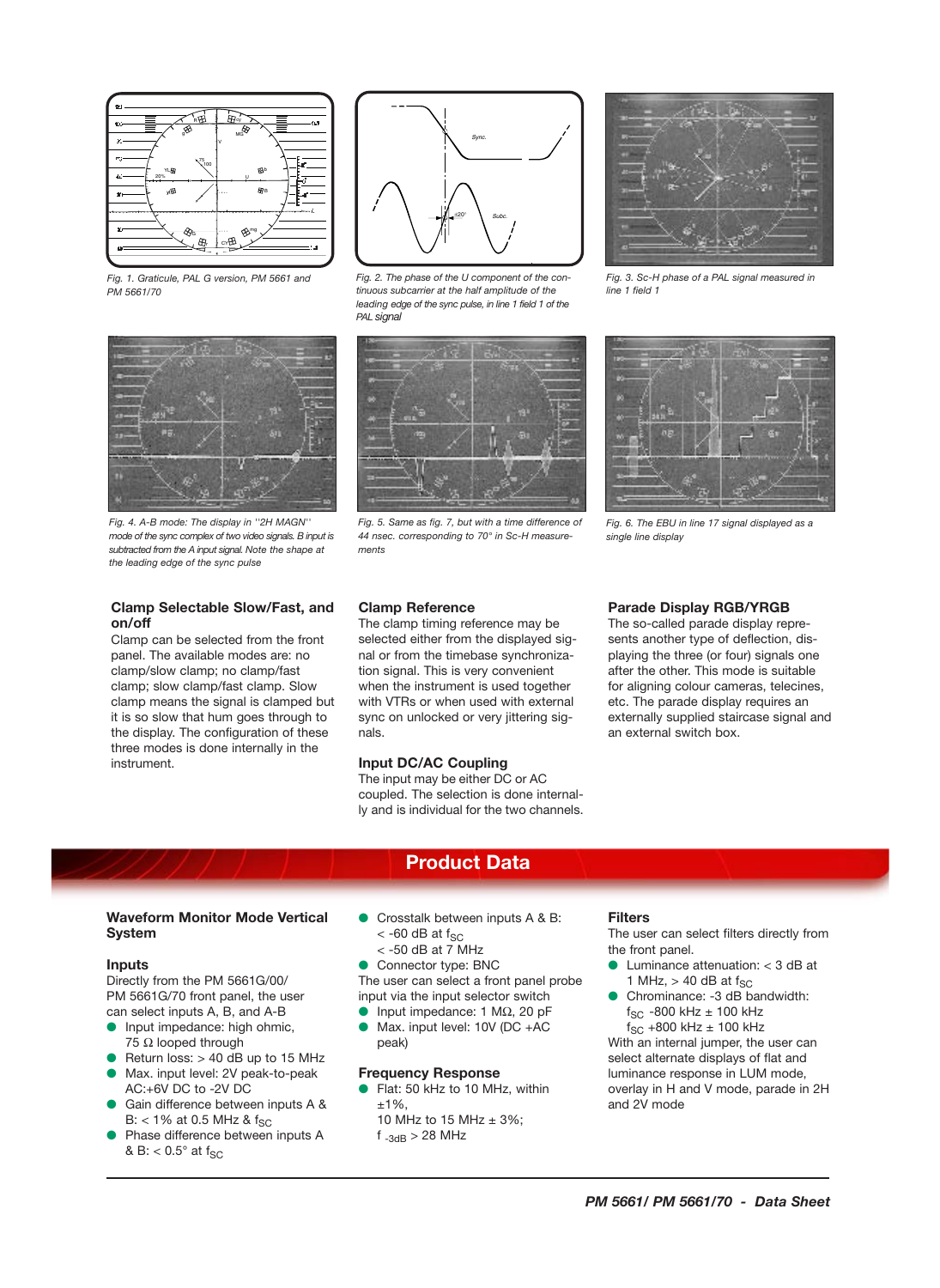

*Fig. 7. Frequency response shown with a sweep signal up to 22 MHz. The fall-off starts at 18 MHz*



*Fig. 8. Transient response of a 250 kHz square wave signal; Rise time 100 nsec.; Mode ''2H Magnified''*



*Fig. 9. 2T pulse signal shown in ''2H mode''*



*Fig. 10. Differential gain. The new differential gain display shown with a signal without any failure* 

#### **Synchronization External Input Signal Requirements**

- All modes: composite video or black burst with 300 mV (PAL), amplitude of sync and burst  $\pm$  6 dB
- Waveform monitor mode: composite sync (300 mV) (PAL), -6 dB/ +23 dB
- Input impedance: high ohmic 75 Ω looped through
- Return loss:  $> 46$  dB up to 7 MHz
- Max. input signal: 5 Vpp AC, +6V DC to -2V DC
- Crosstalk between EXT REF and A or B input:  $<$  -65 dB at f<sub>SC</sub>

## **Pix Monitor Out**

- Input/output gain ratio:  $1.0 \pm 3\%$ into 75 Ω
- Frequency response: 50 kHz to 10 MHz within 3%
- Output impedance: 75  $\Omega$  ± 1%.
- Strobe pulse: bright up (intensification) 180 mV on the single line selected
- Return loss: > 34 dB
- Differential gain: < 1% at 1 V video into 75 Ω
- Differential phase:  $< 1^\circ$  at 1 V video into 75 Ω



*Fig. 11. Same display as fig. 10, but with a failure of device under test at 7% differential gain*



*Fig. 12. Differential phase. The display shows a signal with a failure of 2.5° differential phase*

#### **Vertical Amplifier Deflection Sensitivity**

- Video inputs: 1V full scale  $\pm$  1%
- Probe input:  $0.1V$  full scale  $\pm 3\%$
- Maximum deflection: 2 x screen height
- Vertical positioning: 3 x screen height
- Continuous gain range: fixed gain +14 dB to fixed gain -6 dB

#### **Distortions**

- 2T K-rating: < 0.25%
- 2T pulse-to-bar ratio:  $100\%$  ± 1%
- 625 Line -10  $\mu$ s bar tilt: < 1%
- 625 Line -50 Hz square-wave tilt:  $< 1\%$
- Differential gain: < 0.25%

#### **Differential Gain (DG Mode)**

The user can select differential gain mode from the front panel.

- Measuring range: +20 to -100%
- Inherent error: < 0.25%
- Accuracy:  $\pm$  10% of reading

#### **Clamp**

- Hum attenuation: slow  $<$  1 dB;  $fast > 26 dB$
- Black level shift due to absence/presence of burst:  $< 10$  mV
- Black level shift due to change in APL from 10% to 90%: < 10 mV

## **Calibrator**

- Calibrator frequency:
- 100 kHz, crystal-controlled
- Amplitude:  $1V \pm 1%$

#### **Waveform Monitor Mode Horizontal System Time Base**

- All ranges: 2V- equal to frame rate<br>V equal to field rate - equal to field rate
	- 2H equal to half line rate
	- H equal to line rate
- 1 line:
	- F 1 single line of field 1
	- F 2 single line of field 2
- Both single line of fields 1 and 2
- Selectable line number:
- 625 Line system line 1-625 incl. Magnification (X MAG).
- Magnification around screen center: H: x 10 (0.5 µs/div.) 2H: x 10 (1 µs/div.)
- 2V, V: x 20
- Sweep Length: 2V: 12.8 div. ± 0.5 div. 2H: 12.4 div. ± 0.1 div.
- $\bullet$  Timing accuracy: 1 µs/div. < 3%, excluding first & last major div.
- Linearity:  $<$  3%, excluding first & last major div.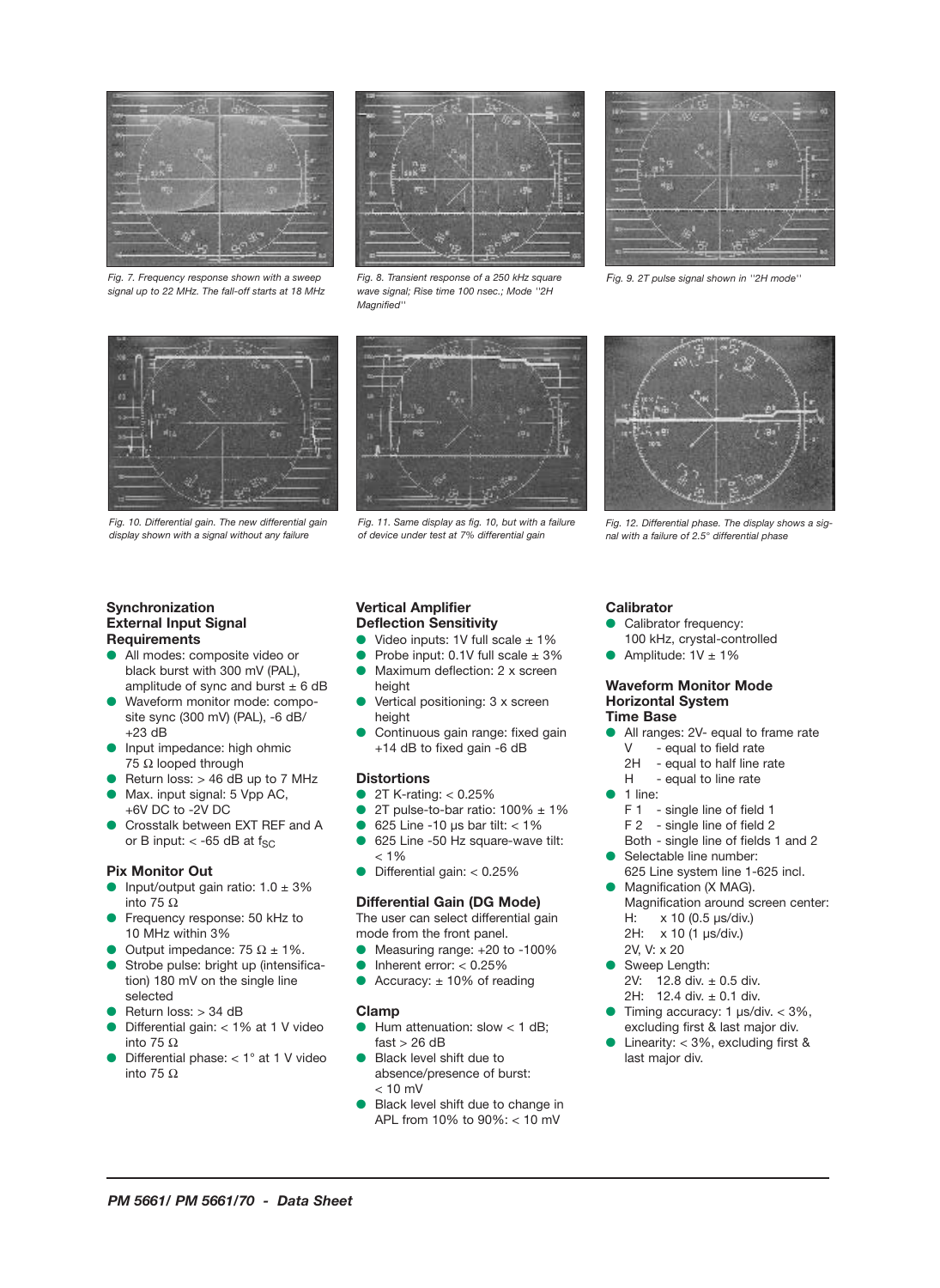

*Fig. 13. Alternating LUM filter: displayed in 1H mode, with all lines superimposed. PAL colour bar signal is displayed*



*Fig.14. Same video signal as fig. 13, but shown in 2H mode, where the lines with LUM filter are placed next to the lines without any filter*

## **Parade Display**

Modes RGB/YRGB are internally selectable. Control is via a 25-pole connector on the rear panel

- Staircase amplitude for 10 div. deflection:  $10V \pm 15\%$ . The staircase is positive
- Maximum staircase amplitude: Peak AC + DC must not exceed +12 V and -12 V
- Sweep repetition rate in RGB/YRGB mode: V or H
- Sweep length: RGB, 27% to 33% of normal sweep; YRGB, 20% to 25% of normal sweep

#### **Vectorscope Mode Inputs**

● (Same as above)

#### **Chrominance Bandwidth**

- $\bullet$  Upper: -3 dB point:  $f_{SC}$  +500 kHz ± 100 kHz
- Lower: -3 dB point:  $f_{SC}$  -500 kHz ± 100 kHz

#### **Chrominance Amplifier**

- All versions :
- Fixed gain position 75% saturation Continuous gain range:
- fixed gain -6 dB to fixed gain +14 dB Gain stability (input A or B to CRT):
- $< 0.5\%$ Differential gain:  $<$  1%
- Differential phase:  $< 1^{\circ}$
- Position control range: Horizontal:  $\pm$  5 mm from center Vertical:  $\pm$  5 mm from center
- Clamp stability: within  $\pm$  3 mm from center
- Center spot movement with rotation of phase control: < 0.15 mm

# **Differential Phase (DP Mode)**

Display range:  $\pm 8^{\circ}$ 

Accuracy: within 0.5° if differential gain  $< 5\%$ 

# **Test Circle (Test Mode)**

From the front panel, the user can select a test circle. The signal consists of the chrominance vectors from the A input signal which are rotated. In test mode, the V demodulation axis shifts 180° every other line. In this mode, the 180° V-shift is not synchronized to the PAL burst shift.

## **Subcarrier Regenerator**

- Pull-in range:  $f_{SC} \pm 50$  Hz
- Pull-in time:  $<$  1 s
- Phase shift with change in subcarrier frequency: < 0.5° within pull-in range
- Phase shift with change in subcarrier amplitude:  $< 2^{\circ}$  for  $\pm$  6 dB change from the nominal
- Phase shift with change from internal to external synchronization:  $< 0.5^\circ$
- Phase shift with input channel change:  $< 0.5^{\circ}$
- Phase shift with front panel gain control change: < 1°
- Displayed burst jitter:  $< 0.5^{\circ}$
- Subcarrier frequency: G version, 625-line, PAL:  $f_{SC}$  = 4.43361875 MHz

# **Remote Control**

Selectable functions, via 25-pole connectors

- Mode: waveform monitor or vectorscope
- Input: A, B, A-B, Probe or Test
- Filter WFM mode: FLAT, LUM, CHR,  $DG$
- Response VECT mode:
- STD, +V, PAL, DP
- Clamp
- Timebase: V, 2V, 2H, H, 1 line of field 1, 1 line of field 2, or 1 line of both fields
- (Y) RGB staircase control
- X-MAG
- $Fyt$  ref.
- Control method: ground closure of TTL-level input

## **PM 5661/70 Sc-H Phase Display**

Signal requirements: (applied to A, B, or EXT REF):

- Signal type: composite video or black burst
- Sync & burst amplitude: 300 mV (PAL)  $\pm$  3 dB
- Working range: timing between EXT REF and displayed signal:  $< \pm 15 \text{ }\mu\text{s}$
- Display range with internal reference: ± 80° without field reference pulse; 360° with field 1 reference pulse available

# **Accuracy**

- Absolute:  $\pm$  5° phase at 25°C (77°F)
- Relative:  $\pm 2^{\circ}$  (0°to 45°C); (32° to 113°F)

# **Matching**

- Internal reference to EXT REF match:  $+0.5^\circ$
- Input A to input B match:  $\pm$  0.5°

# **CRT**

- Measuring area: 8 x 10 cm
- Screen type: P 31 (GH)
- Total acceleration voltage: 17 kV
- Graticule: internal